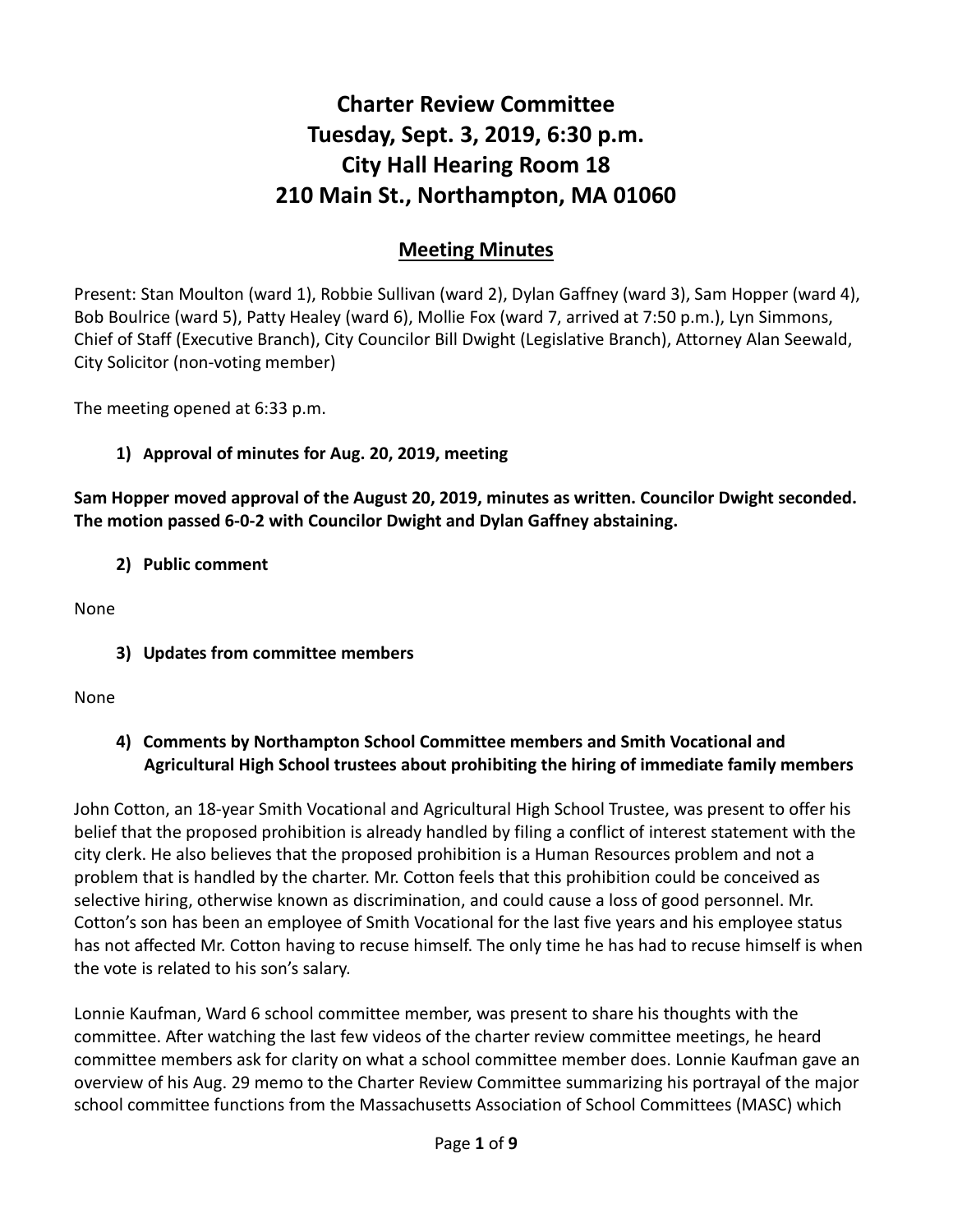included the following: governance: establishing educational goals and policies for schools in the district; finance: reviewing and approving a budget for education in the district according to a process and timeline developed with the superintendent and overseeing the operation of the annual school budget; staffing: appointing the superintendent along school business administrator, nurses, etc.; policy: establishing and periodically reviews educational goals and policies for the schools in the district; school councils: reviewing and approving annual school improvement plans for each school in the district; advocacy: engaging in advocacy on behalf of students and their schools and promoting the benefits of a public school system to the community; curriculum: approving major adoption or revision of curriculum and textbooks upon recommendation of the superintendent; collective bargaining: acting as employers of school employees for collective bargaining purposes and designating a negotiator or negotiating team; communication: supporting the development and promotion of the vision, mission, goals and strategies of the school system including maintaining open communication between the community and the schools by scheduling public meetings on a regular basis; performance standards: establishing, upon the recommendation of the superintendent, the performance standards for teachers and other employees and evaluating the performance of the superintendent; and professional development: adopting a professional development plan for all principals, teachers and other professional staff employed by the district. In addition to these functions, Mr. Kaufman stated that school committee members also participate in at least 1 of 3 standing subcommittees, are liaisons for a variety of different functions, attend annual retreats, attend numerous events i.e., convocation, and respond to constituent's questions and concerns. Mr. Kaufman cited the functions so the committee has a full picture of what school committee members do and that their charge goes beyond just collective bargaining. Mr. Kaufman stated that when he first got elected, he spoke with a city councilor, the State Ethics Commission (SEC), MASC, Mayor Narkewicz and Superintendent Provost, to get a better understanding of what he can and cannot participate in. He understood that the only time he can't participate is when there is a direct financial interest. He stated that this has occurred but is very rare. He furthered that he has not come close to needing to recuse himself for the majority of voting and most people understand the need to recuse oneself at the appropriate times.

Sam Hopper asked for clarification on whether Mr. Kaufman was advised from recusing himself from collective bargaining discussions and the budget.

Lonnie Kaufman stated it was in fact the opposite. He sought out the opinion of Superintendent Provost, Mayor Narkewicz and the SEC, who was clear that because Northampton Association of School Employees (NASE) was negotiating on behalf of all six bargaining units, that he couldn't participate. Mr. Kaufman received approval to be involved in the budget discussions up until the last one.

Sam Hopper ask whether Mr. Kaufman voted on the budget.

Lonnie Kaufman stated he didn't but he has every intention on voting on the next budget and has the blessing of the SEC.

Chair Moulton asked Mr. Kaufman how many votes he has recused himself from over the last two and a half years.

Lonnie Kaufman stated it was just one and it was the budget meeting that Sam Hopper was referring to.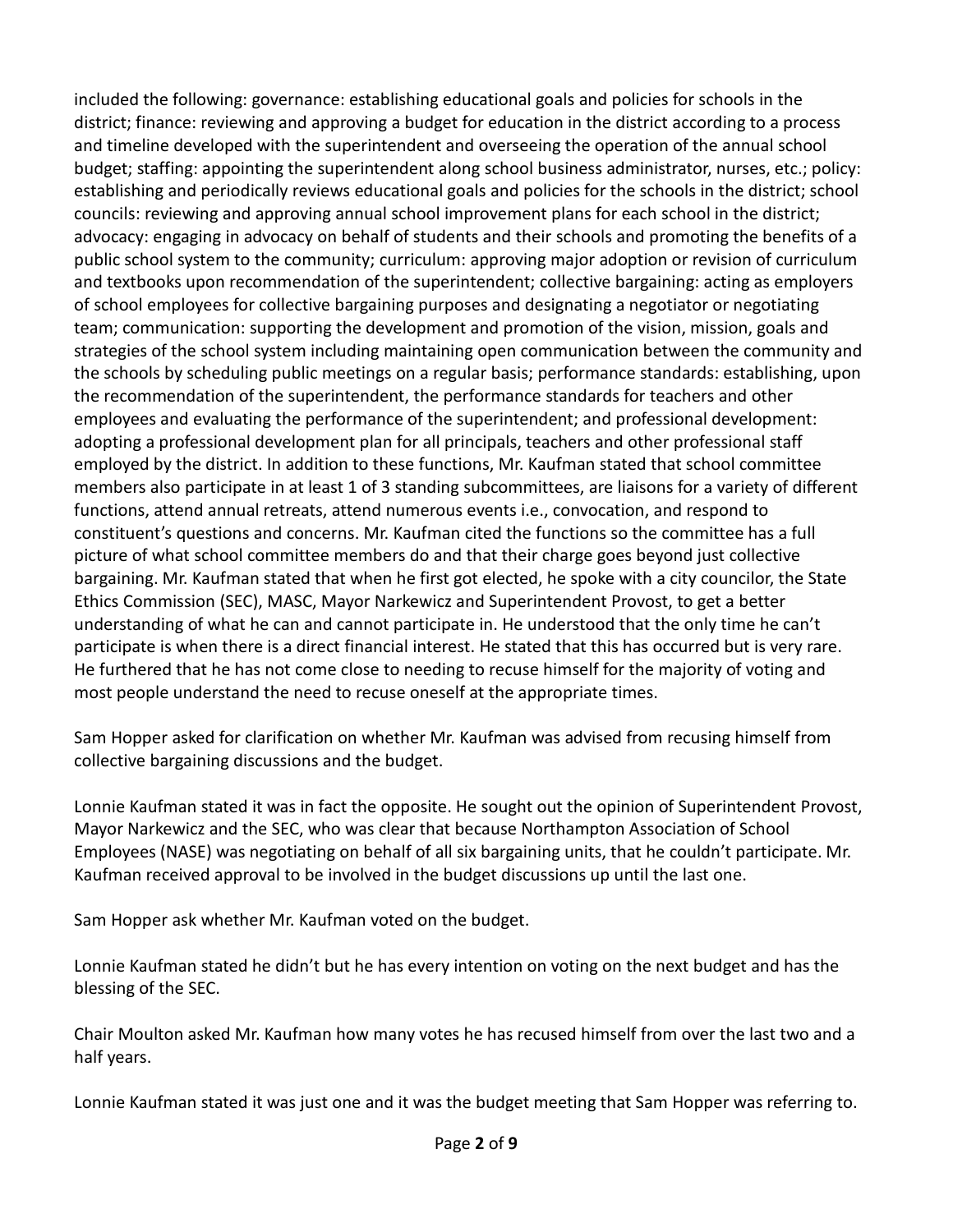Howard Moore, Ward 3 school committee member, was present to share his opinions. He stated that if an individual is thinking about being on the school committee, the best thing for that person to do is to decide whether they still want to, knowing they will have to recuse themselves from votes and discussions. He furthered that state ethics law takes care of the issues including nepotism and favoritism. He stated that if people want the job as a school committee member, even with the limits of recusing themselves, then it is up to the voters to decide. Mr. Moore would have valued Mr. Kaufman and Ed Zuchowski's input during executive session but the plus side was that the school committee had their input for all other discussions. Mr. Moore concluded by saying that there are already safeguards in place for these situations.

Chair Moulton asked what number of school committee members with a relative working for the school department might be a concerning amount.

Howard Moore stated that more than half would be a huge problem and that two, three or four members is still a problem.

Attorney Seewald clarified that the rule of necessity would be invoked if the school committee didn't have a quorum because of conflicts. He stated that as long as there is a full complement of the board, then all recused members return to the table. The other problem is that the reasons these members weren't involved was because of a conflict and now those people would be back at the table. Neither scenario is an ideal situation.

Susan Voss, at-large school committee member, was present to offer her strong feelings and agreement with previous speakers. She stated that having the whole school committee involved is better but this year was an unusual situation because all units wanted to bargain together. She mentioned that Ed Zuchowski, a 12-year school committee member, has never had this happen before and there are so many other things the school committee does that enabling people to run for this position is incredibly important. She stated that almost everyone on the school committee is a parent which is an equal conflict of interest because of their child's unique needs. She concluded by saying that people are usually good about not gaming the system and being transparent.

Patty Healey asked if the bargaining units presented that they wanted to work together.

Susan Voss stated she has only been through this process once. School Committee members Molly Burnham and Downey Meyer are on the bargaining subcommittee so they do most of the communicating with the union. They then bring back their communications to the full school committee in executive session and then a strategy is discussed for moving forward. Susan Voss suggested a way to solve the issue could be for the school committee to ask the union not to bargain together.

Sam Hopper asked if the school committee decides how the union bargains.

Councilor Dwight pointed out that the type of bargaining is negotiated. The union says how they want to bargain and the schools say how they want to bargain and it is collectively agreed upon on how to proceed. He furthered that none of this can be embedded in the charter.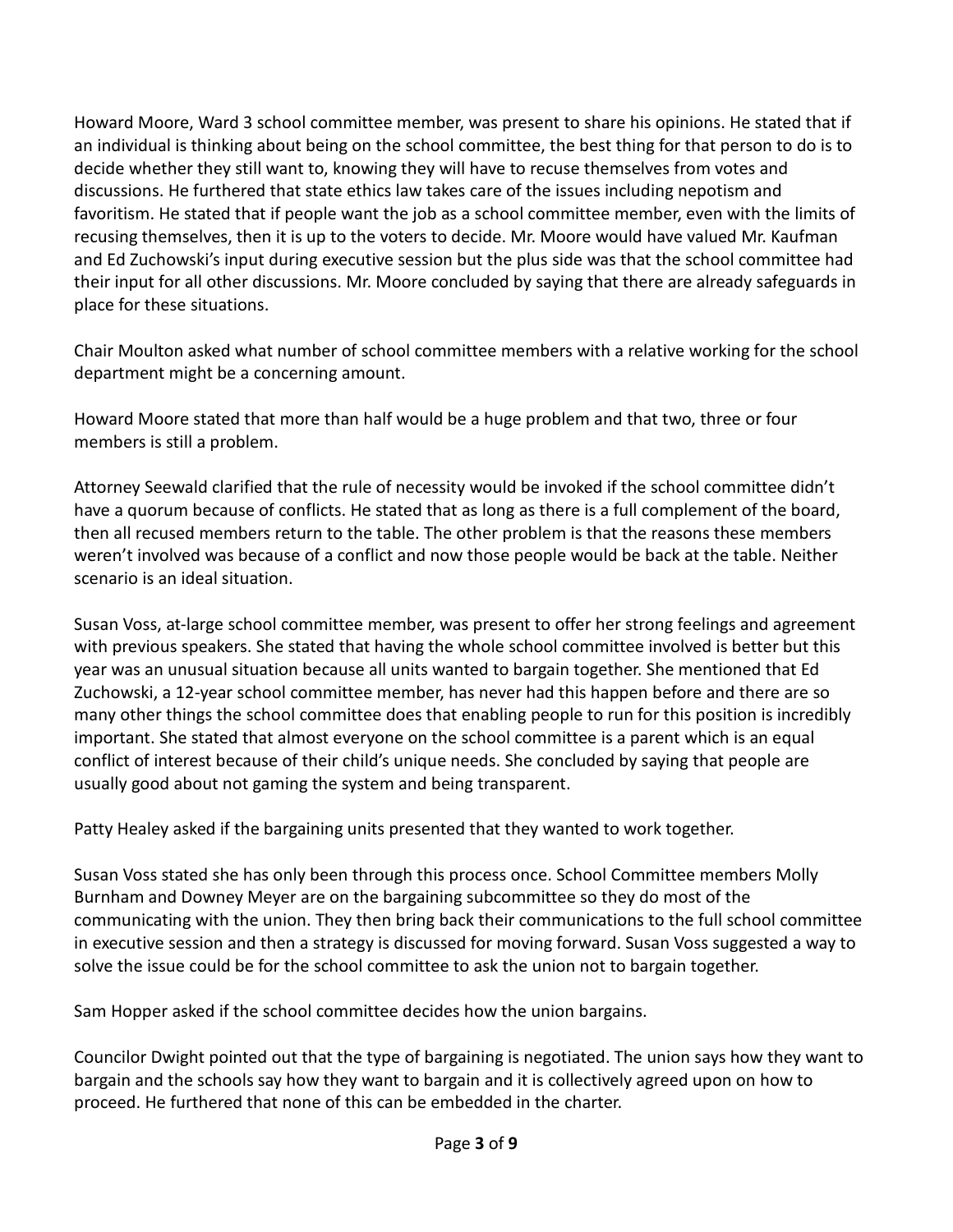Alisa Klein, Ward 7 city councilor, stated that over the years she has seen city councilors have to recuse themselves because of a conflict. Elected officials grapple with ethics all the time and most know how to identify a conflict and then recuse themselves, which is part of being an elected official. She stated that MASC said there is no issue and the SEC has also given the okay, so to write something into the charter that is already covered in state law seems unnecessary. She furthered that the reason the school committee has at-large members is because occasionally individual ward members have to recuse themselves and at-large members are able to serve all constituents. Councilor Klein concluded by saying she believes the proposed provision is searching for a problem that doesn't exist.

**5) Further discussion and vote on proposals to extend conflict of interest to immediate family members in Article 4 (School Committee) Section 4-3 (Prohibitions) with added sentence: No immediate family member of a member of the School Committee may be hired by the Northampton School Department while such relative is serving on the School Committee; and Article 5 (Other Elected Officials) Section 5-4 (Superintendents of Smith's Agricultural School) with added sentence: No immediate family member of a trustee of Smith Vocational and Agricultural High School may be hired by Smith Vocational and Agricultural High School while such relative is serving as a trustee of that school.**

Chair Moulton reported, for the record, five emailed letters that were sent by individuals prior to the September 3 meeting. Letters are attached to the official record.

Attorney Seewald provided a brief recap of the information he learned from the State Ethics Commission that he shared with the committee at the August  $20<sup>th</sup>$  meeting. He added that while the proposed restrictions are addressed in the State Ethics law, the law also allows cities and towns to make more stringent ethics rules for its community if necessary.

#### **Councilor Dwight moved to put the item on the floor for purposes of discussion. Sam Hopper seconded.**

Councilor Dwight stated that he believes the restrictions are a solution searching for a problem and embedding them in the charter is not necessary. He stated that these restrictions would be better suited as a policy or a rule. He furthered that there is never a way of knowing how collective bargaining will be structured and it has the potential to become more of a problem in the future. He stated that candidates have to inform their constituents that there may be times when they won't be served and leave it up to the voter to decide. Councilor Dwight agrees that the vote should be rescinded because the modification is splitting hairs. He furthered that there is a perception of a conflict but it can be addressed another way. He concluded by saying in a city of roughly 29,000 people the labor pool is not that deep and the restrictions would impose an additional constraint.

Robbie Sullivan agreed with Councilor Dwight and is hesitant about putting limitations on people applying for a job in the school system because it may be that person's dream job, they may be the most qualified for the position, etc. She furthered that this issue is not relevant to the charter.

Sam Hopper disagrees with the idea presented by school committee members that the budget isn't a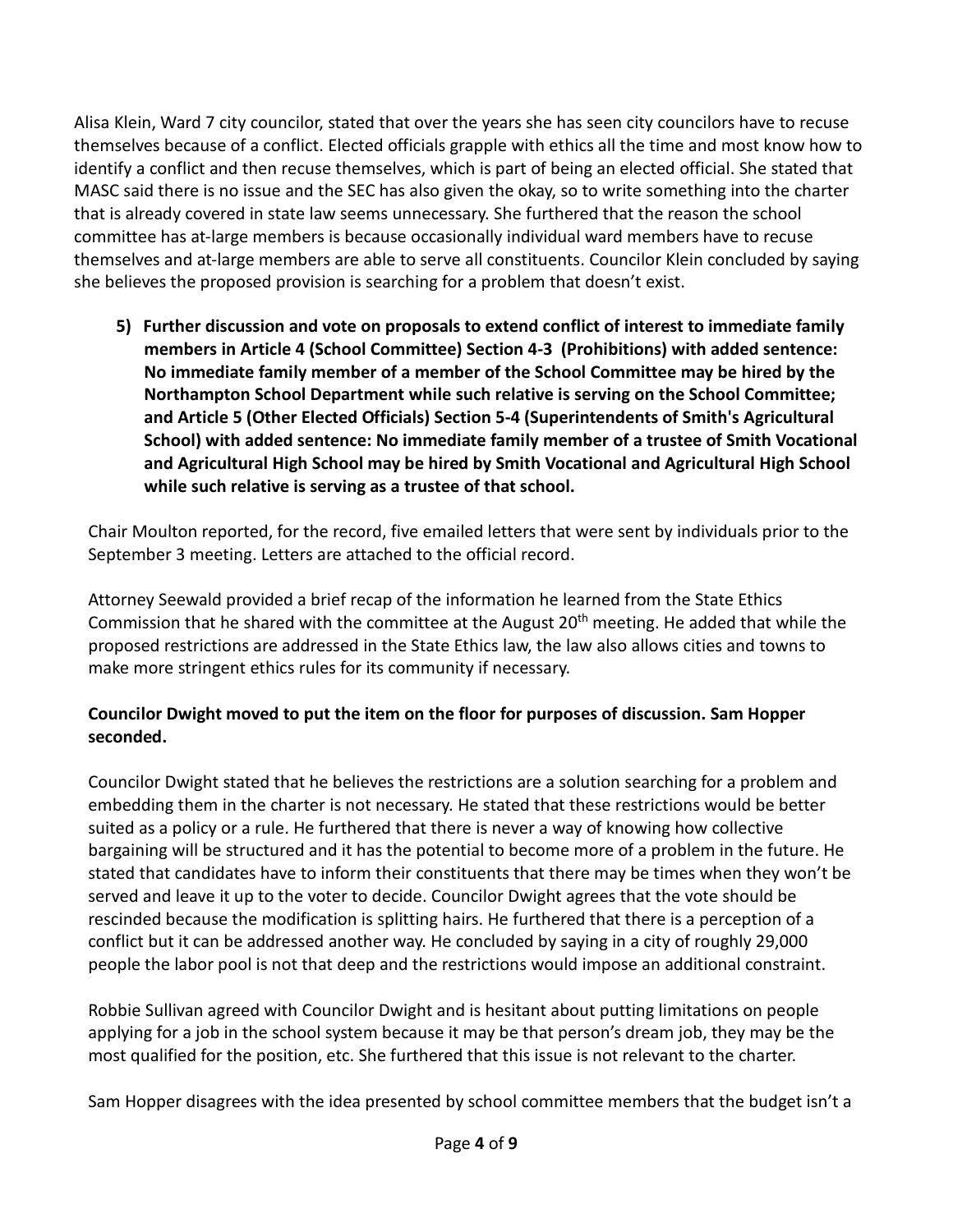bigger deal. She stated that the budget dictates policy, educational goals, etc. She furthered that the budget is a moral document that decides what happens in the schools. She stated that this year was different and while she understands school committee members don't have to recuse themselves every year, they did this year, and it was a problem. She stated that there is a difference between school lunches changing and a direct conflict of interest if a school committee members spouse is paid more. She finds it difficult to understand how it's not a direct conflict of interest when there are people at public comment advocating for cutting certain programs to fund salaries, and then those funds go to salaries.

Patty Healey stated that schools and families are represented by more than one school committee member, sometimes up to two or three members.

Councilor Dwight stated that it's worth noting there is a potential conflict if a school committee member has a child in the school system but it is not defined in Conflict of Interest law. He stated that parents have advocated for certain programs while on school committee that would benefit their children and it could be argued that there is a moral conflict but the scenario is not a direct comparison.

Lyn Simmons pointed out that there is a clause in the charter that prohibits elected officials from holding a city position. This prohibition didn't exist in the prior charter, which existed only a short time ago, so the proposed prohibition (for immediate family members) is essentially an extension of that prohibition.

Bob Boulrice opined that anything that can be done to bring ethics into the light is a good thing and there are administrative and/or executive solutions that can be implemented to alleviate some of the problems that were experienced in the last year. Bob recognizes the concern but is reluctant to impose restrictions that will diminish the ability for people to run and serve.

Chair Moulton is also reluctant to put further constraints on qualifying individuals running for office. He believes that at-large school committee members can represent a constituent's point of view if their ward member has to recuse themselves.

Sam Hopper asked what the alternatives would be if this restriction isn't embedded in the charter.

Councilor Dwight stated that it could be an executive policy order barring individuals from being hired if they have an immediate family member that is an elected official.

Attorney Seewald stated that the school committee is subject to ordinance so it could be done that way.

Dylan Gaffney stated that much of the focus of the charter review committee has been opening up participation and the restrictions are in conflict with that.

**The motion to approve the language, "No immediate family member of a member of the School Committee may be hired by the Northampton School Department while such relative is serving on**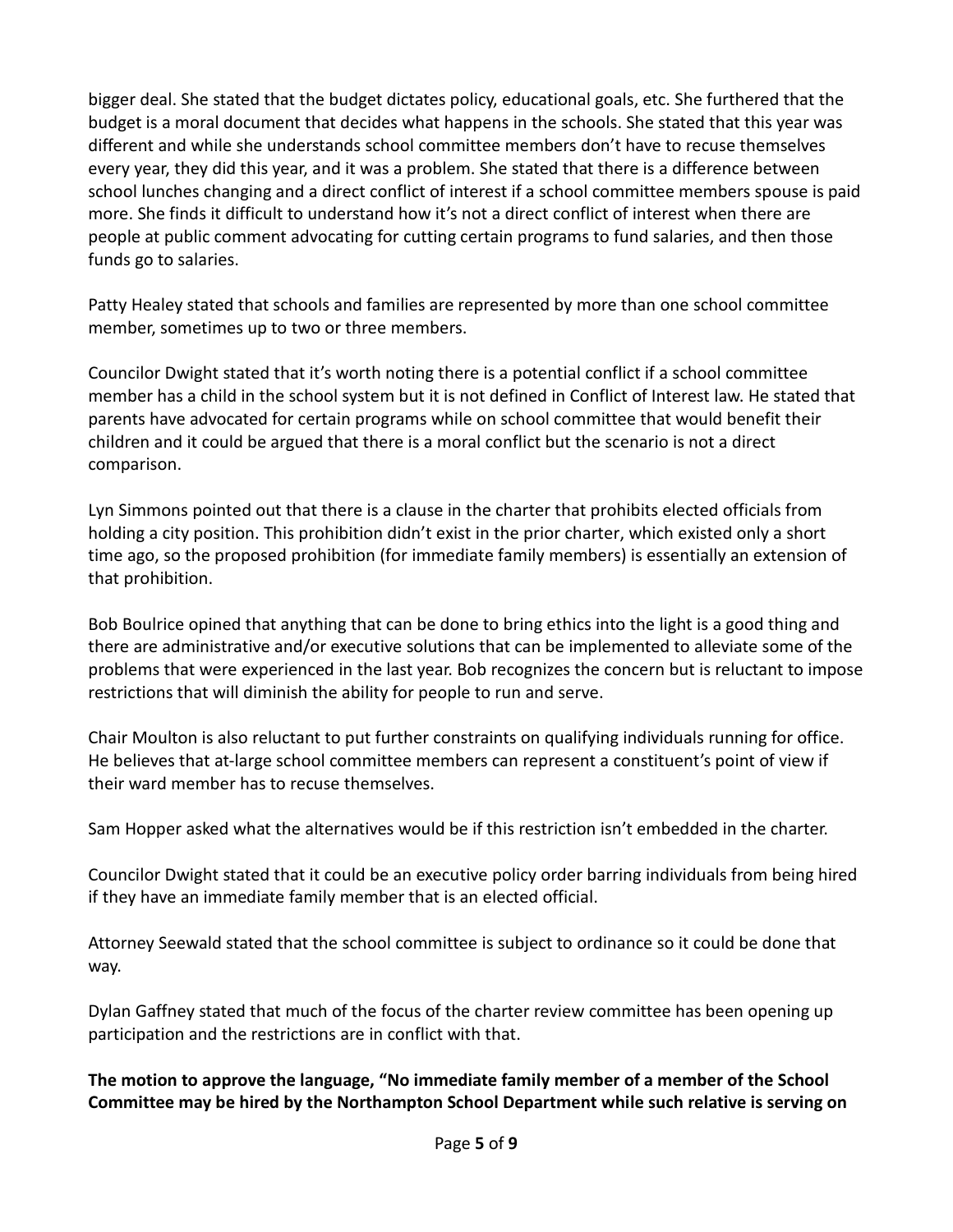**the School Committee" failed unanimously 8-0 by roll call vote.**

**Chair Moulton explained that the committee's thought was to extend the same restriction to Smith Vocational trustees to treat each school committee equally but since the Northampton School Committee restriction did not pass, there is no reason to vote on the Smith Vocational trustee restriction.** 

## **6) Further discussion and vote on revision to recommended changes in Article 3 (Executive Branch) Section 3-9 (Vacancy in Office of Mayor) (see Attachment1)**

Attorney Seewald recapped that there was nothing in his previous draft that required the city council to call a meeting to schedule a special election. He stated that he added the following language to section 3-9 (b), "under section 2-6 (c)(ii), call a special meeting of the city council, and the city council shall."

Chair Moulton explained that there is one outstanding issue in subsection (e) of section 3-9 that the committee must decide on: if there is a vacancy in the office of the mayor in months 47 and 48, that the city council president shall serve the remaining term or the mayor-elect would be sworn in immediately and serve the remaining mayoral term and the four-year term for which he or she was elected.

Councilor Dwight pointed out that the objective is a peaceful transition of power. Option two speaks to the voter's choice and option one allows someone who is experienced to close out a season that the new mayor might be in the dark about. He stated that the new mayor may have the best intentions but lack the ability to keep the city running smoothly. He furthered that with option one, the city council president could sabotage everything before the new mayor takes office and option two allows for the voters to implement their choice of mayor. Councilor Dwight concluded by saying he favors option two.

Sam Hopper favors option two as well because it speaks to what the people want and the worst case scenarios that were mentioned could happen at any time, even two months into a new term.

Attorney Seewald stated that the provision is intended just to get to the next election and option two is more consistent with the work the committee has been doing.

There were no arguments in favor of option one.

**Councilor Dwight moved a positive recommendation for the amended version of section 3-9 and option two which states, "In such case, the mayor-elect shall be sworn to office immediately and shall serve the remainder of the mayoral term and the four-year term for which such person was elected." Sam Hopper seconded. The motion passed unanimously 9-0 by roll call vote.**

**7) Further discussion and vote on possible recommendation to make the city clerk an appointed rather than elected position**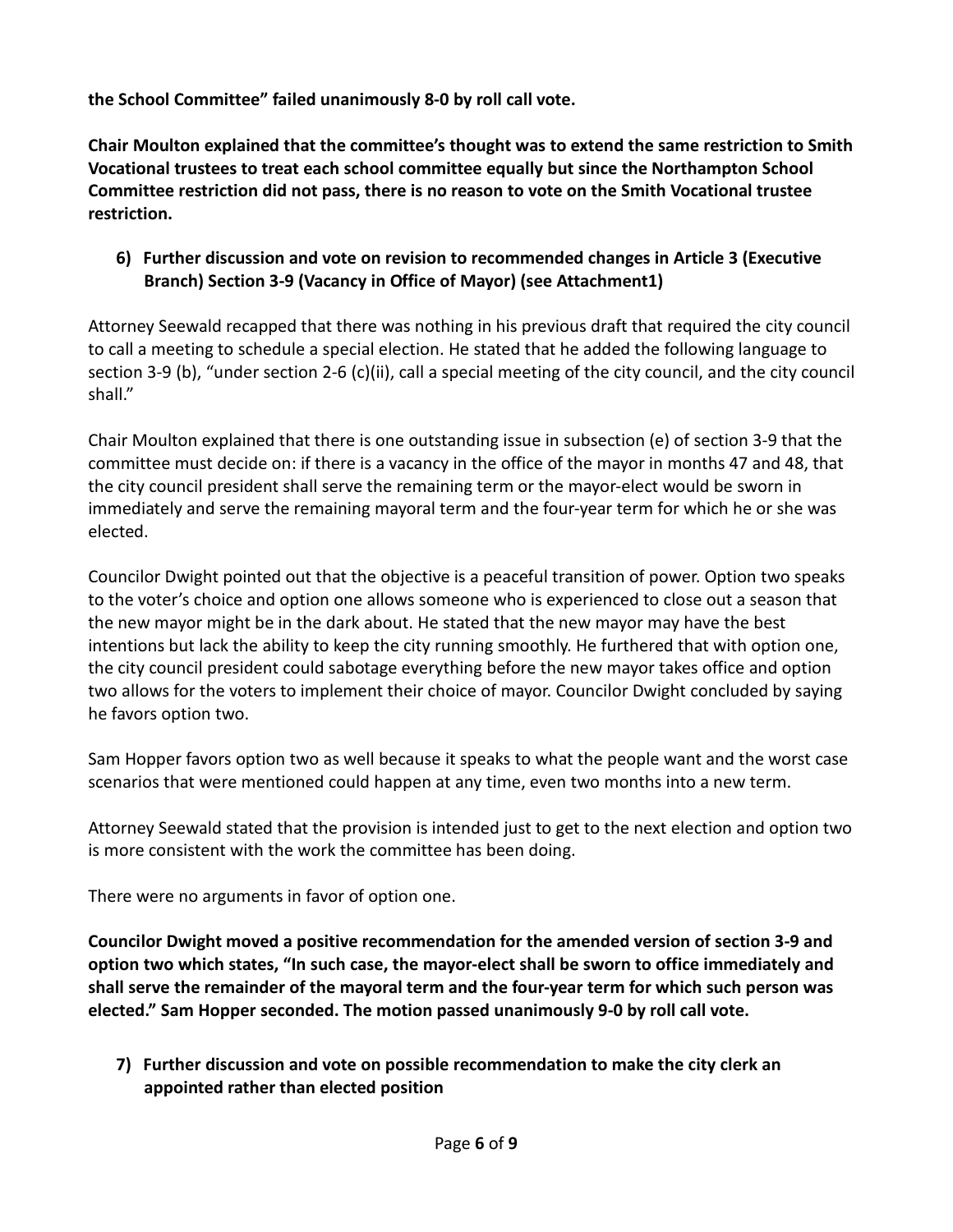Chair Moulton asked committee members for their thoughts on whether the city clerk position should be appointed by the mayor and approved by the city council or appointed by the city council.

Bob Boulrice stated he was blessed in his position as a former treasurer/tax collector because he was insulated from political forces. He pointed out that professional positions need to be independent from political legislative forces because there are too many opportunities for someone to ask for favors. For consistency purposes, Bob believes that the city clerk should be appointed by the mayor and confirmed by the city council.

Lyn Simmons stated that by making the city clerk a mayoral-appointed position with confirmation by the city council it will be consistent with all other department head appointments. She pointed out that a lot of communities have city councils that appoint the city clerk because the city clerk is also the staff person to the city council, which isn't the case in Northampton.

Councilor Dwight stated that the reason the city clerk position was elected was to protect it against undue exertion of authority by the executive and the idea of having the position appointed by the city council is to avoid that pressure. However, if the mayor is exerting political pressure, that is one individual and if it's the city council, that is nine people. He believes that having the city council make the appointment does not reduce any political influence and the city clerk doesn't need nine city councilors dictating and demanding. Councilor Dwight believes this position should be consistent with every other department head appointment with city council confirmation.

**Bob Boulrice moved to recommend that the city clerk be an appointed position by the mayor with confirmation by the city council. Councilor Dwight seconded. The motion passed unanimously 9-0 by roll call vote.** 

#### **8) Discussion of process for writing the committee's report**

Attorney Seewald stated that he was the chair of the commission that recommended a new charter and with that he appointed a subcommittee to start a draft report and it didn't work well. The process works better for one member to draft the report and bring it back to either a subcommittee to review and revise or bring it back to the whole committee for presentation.

Councilor Dwight stated that the last committee had a professional consultant write the report and then the committee went through the report and made revisions. He furthered that the narrative is essentially already written with the minutes and the recorded votes.

Sam Hopper pointed out that the committee has voted on approximately 30 recommendations.

Chair Moulton stated that some of those recommendations don't need explanations because they were housekeeping items but some will need support with an argument.

Lyn Simmons questioned whether there were still topics on the table for consideration.

Chair Moulton asked the committee to think about whether there are any topics that haven't been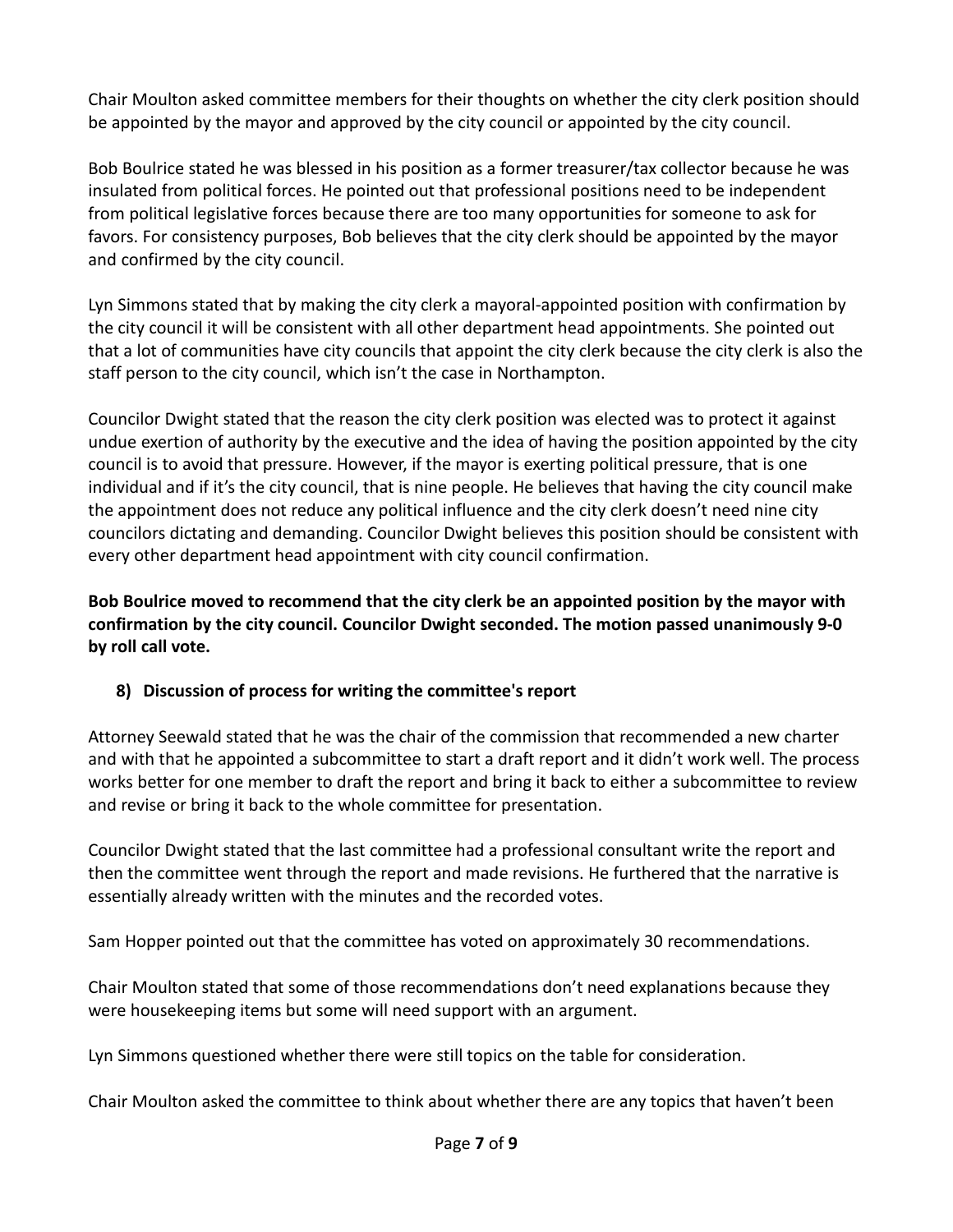discussed yet. Chair Moulton mentioned two issues for possible further discussion: annual reporting by department heads and whether it is appropriate to be included in the charter, and extending voting rights in municipal elections.

Lyn Simmons doesn't believe that there will be something solid to bring forward to the committee relative to extending municipal voting rights.

Councilor Dwight mentioned that charter amendments can be petitioned at any time so it doesn't have to be submitted with the report.

Attorney Seewald pointed out that extending municipal voting rights could be another item added to the bottom of the report indicating that the committee didn't have time to discuss this topic but it recommends its review.

Sam Hopper stated that the Google doc with all the changes will be a good starting point. She suggested color coding items and separating housekeeping vs. substantive topics. She furthered that for the presentation of the report it might be beneficial to group items by the intent for which they were changed. Sam stated it would be easy to pull out the changes from the Google doc and put them into another document to use as scaffolding that the report can then be built off of.

Lyn Simmons pointed out that there will be a whole new city council soon and the committee should think about whether it wants to wrap up the report sooner and present it to the sitting city council or wait and present it to the new city council.

Councilor Dwight stated that it will be a steeper learning curve with the new city council.

Attorney Seewald stated that the new city council will be taking action on the committee's recommendations and sending it to the legislature so it should be presented to the new city council.

Bob Boulrice asked if there is any value in releasing the report in advance of the election so candidates had a chance to review it. Bob volunteered to put together a draft document to be made available before the election that candidates could receive, review and make a statement on where they stand relative to the committee's recommendations.

Councilor Dwight believes that will be a great opportunity to generate some interest and then the Gazette might be able to publish something about it.

Chair Moulton stated that the report could be linked online. He also stated that he could write an oped for the Gazette.

Attorney Seewald opined that it would be very powerful if the report was combined with an op-ed that urged readers and candidates to read and comment on the report before the election and that the committee made a special effort to complete it months early so that it was available.

Chair Moulton agreed that it would be compelling but he doesn't want to short circuit issues that